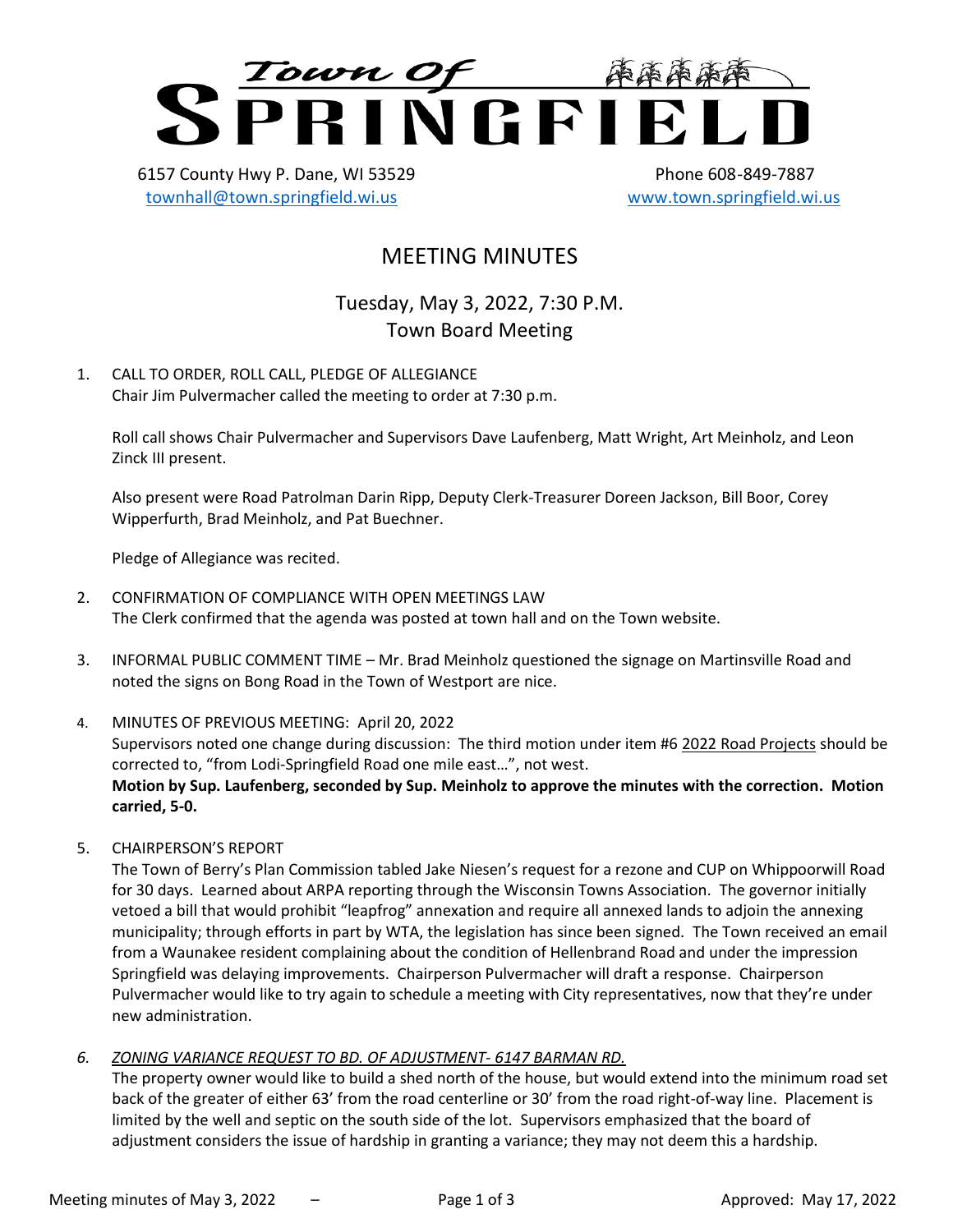Supervisors recommended lining up/squaring the garage off with the house by moving it back 10', instead of siting it ahead of the house as currently envisioned.

**Motion by Sup. Meinholz, seconded by Sup. Zinck to support a variance application to the Board of Adjustment if the shed is moved back outside of the 30' right-of-way setback. Motion carried, 5-0.**

Hearing no objection Chairperson Pulvermacher moved item 11c up on the agenda.

#### 11c. OLD BUSINESS – JAR STORAGE ZONING VIOLATION

JAR has received their variance, which was the last item on the Town's to-do checklist to make them as compliant as possible with current zoning restrictions, and would like to move forward with their rezone and CUP applications. The Town will discuss the accrued fines at their next meeting, but JAR can move forward with an application to the Plan Commission.

**Motion by Chairperson Pulvermacher, seconded by Sup. Meinholz to allow JAR to move forward with zoning petition with the Plan Commission and Chairperson Pulvermacher will discuss the legal ramification of fees with the town attorney and invite attorney Hazelbaker to attend the next town board meeting to discuss the fines. Motion carried, 3-1; Sup. Zinck abstained.**

#### 7. TOWN BOARD COMMITTEE ASSIGNMENTS

Sup. Meinholz will replace retired supervisor Dan Dresen on the Middleton Fire District board, with Sup. Laufenberg serving as alternate. Sup. Zinck will serve on the Quarry Committee, the Biogas Committee, and Kingsley Cemetery. Chairperson Pulvermacher will be on the Airport Master Plan Commission. Sup. Meinholz will take Sup. Zinck to both the Middleton Fire and Waunakee EMS meetings to introduce him. **Motion by Sup. Laufenberg, seconded by Sup. Meinholz to approve the 2022 Board Representatives list of May 3, 2022 as discussed. Motion carried, 5-0.**

#### 8. TOWN BOARD MEETINGS START TIME

**Motion by Chairperson Pulvermacher, seconded by Sup. Wright to start the board meetings at 7:00 p.m. on the 1st and 3rd Tuesdays of the month, effective for the next meeting (May 17). Motion carried, 4-0; Sup. Meinholz abstained.**

#### 9. PLOW TRUCK PURCHASE

Supervisors discussed various trucks and specs with Patrolman Ripp, looking at visibility from the cab, to differences in horse power and fuel tanks. Prices are going up, and availability is about two years out for the truck and the package.

**Motion by Chairperson Pulvermacher, seconded by Sup. Laufenberg to order a 2023 Western Star truck and put the equipment package on the next agenda. Motion carried, 5-0.**

#### 10. MATURING CD

A Parks CD is maturing at Monona Bank.

**Motion by Chairperson Pulvermacher, seconded by Sup. Meinholz to go with the 18 month CD at 0.4% at Monona Bank. Motion carried, 5-0.**

#### 11. OLD BUSINESS

a. TOWN ROADS' WEIGHT LIMITS

Signs are done, utilities will be marked, soil testing is being pursued.

- b. MIDDLETON MOREY AIRPORT UPDATE
- c. JAR STORAGE ZONING VIOLATION
- d. BLIGHT

Supervisors noted things are slowly getting worse, even with the County's citation.

e. OUTDOOR STORAGE VIOLATIONS

It is looking better up front closer to the road.